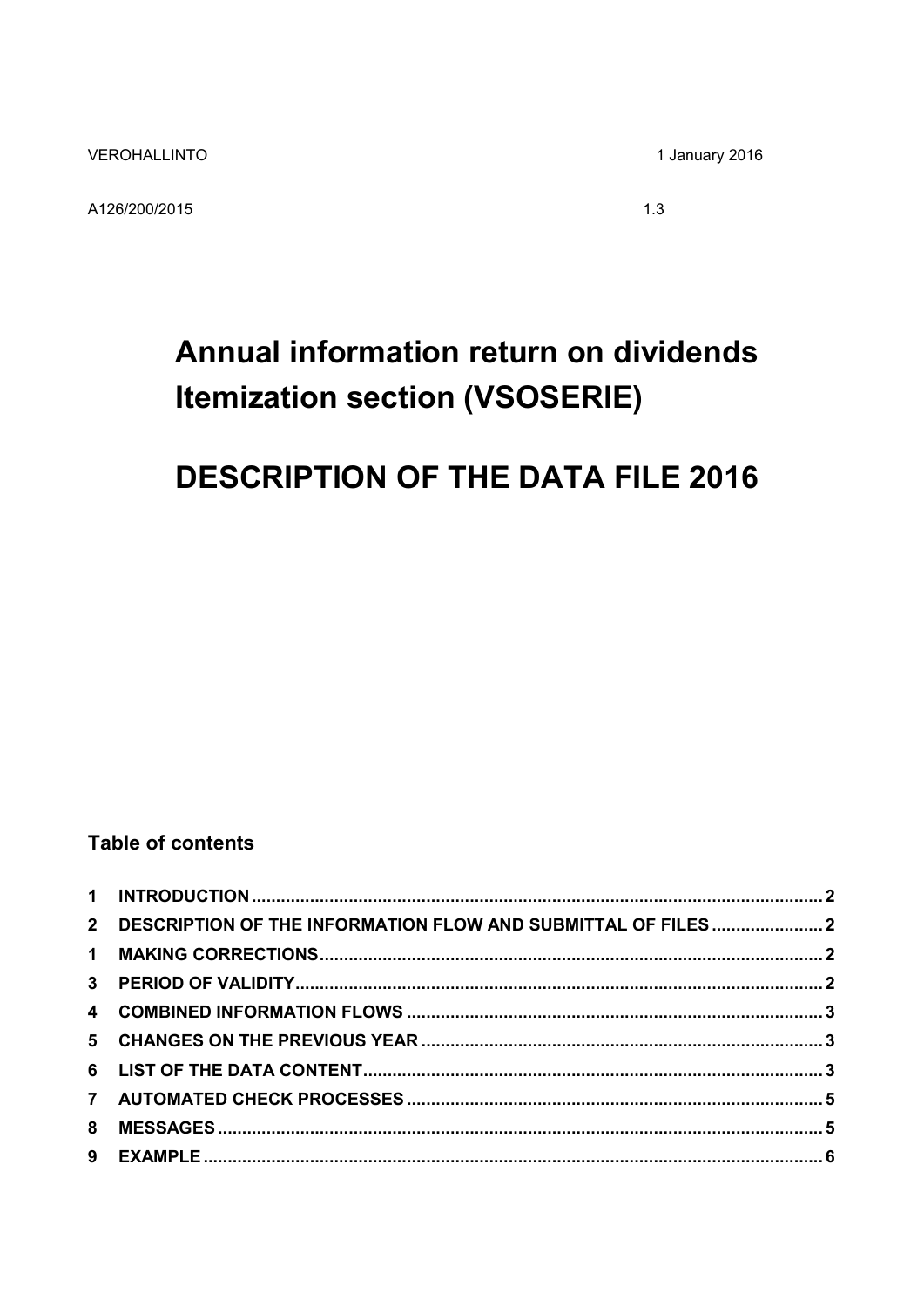## **Version history**

| Date      | <b>Version</b> | <b>Description</b>                                                                                                                                                         |
|-----------|----------------|----------------------------------------------------------------------------------------------------------------------------------------------------------------------------|
| 12.2.2016 | 1.0            | First release concerning the 2016 taxable year.                                                                                                                            |
| 30.3.2016 | 1.1            | Added a header and official record number.<br>Text changes in the 2 and 7 sections.<br>Section 8: a corrected error code (#XXX)<br>Revised example text in the 10 section. |
| 16.6.2016 | 1.2            | The Reserve Space part in 7 section is now used for the 097 data<br>element, the ISIN code of the payment.<br>New checks added to the 8 section.                           |
| 27.9.2016 | 1.3            | The 097 data element, ISIN of the share, in section 7, is now<br>changed into a data element serving identification purposes.                                              |

#### <span id="page-1-0"></span>**1 INTRODUCTION**

This guidance explains the structure of the required inbound file and the check procedures that follow. For more information, see [Description of e-File.](http://www.vero.fi/download/Sahkoisen_ilmoittamisen_yleiskuvaus_ENGL20/%7B956D482C-4A28-48D2-BE25-00112D97AE00%7D/12064)

#### <span id="page-1-1"></span>**2 DESCRIPTION OF THE INFORMATION FLOW AND SUBMITTAL OF FILES**

**Starting 2014**, the filing of the return concerns the beneficiary's dividends for the tax year that **are ready for payment to him or her** even in cases where actual payment is not yet made.

You must file your information return electronically if you had more than five (5) recipients of dividends. However, the requirement to use e-filing does not concern physical persons and estates of deceased physical persons unless they operate a trade, business, or agricultural farms/forestry units.

For more information and instructions, go to the 'Annual Information Returns' pages of the Website, > Forms > Employer Payroll Report and other annual information return forms.

Logging in with a Katso ID and password entitles you to submit, on the condition that you have the user privileges of the Master User, Parallel Master User, or Annual Information Report Filer. The system checks your privileges on the basis of the Payer's identity code entry (data element 010; pos. 20-32). If an account operator (such as a bank) acts as a representative and files annual information on behalf of a client, the system checks the privileges on the basis of Account operator's Business ID (data element 080; pos. 384-396).

#### <span id="page-1-2"></span>**3 MAKING CORRECTIONS**

For more information, see Making corrections to e-filed submittals of information returns.

#### <span id="page-1-3"></span>**4 PERIOD OF VALIDITY**

This specification sets out the requirements of file formatting that come into force 27 September 2016 and continue to be in force until a new version of this specification is released.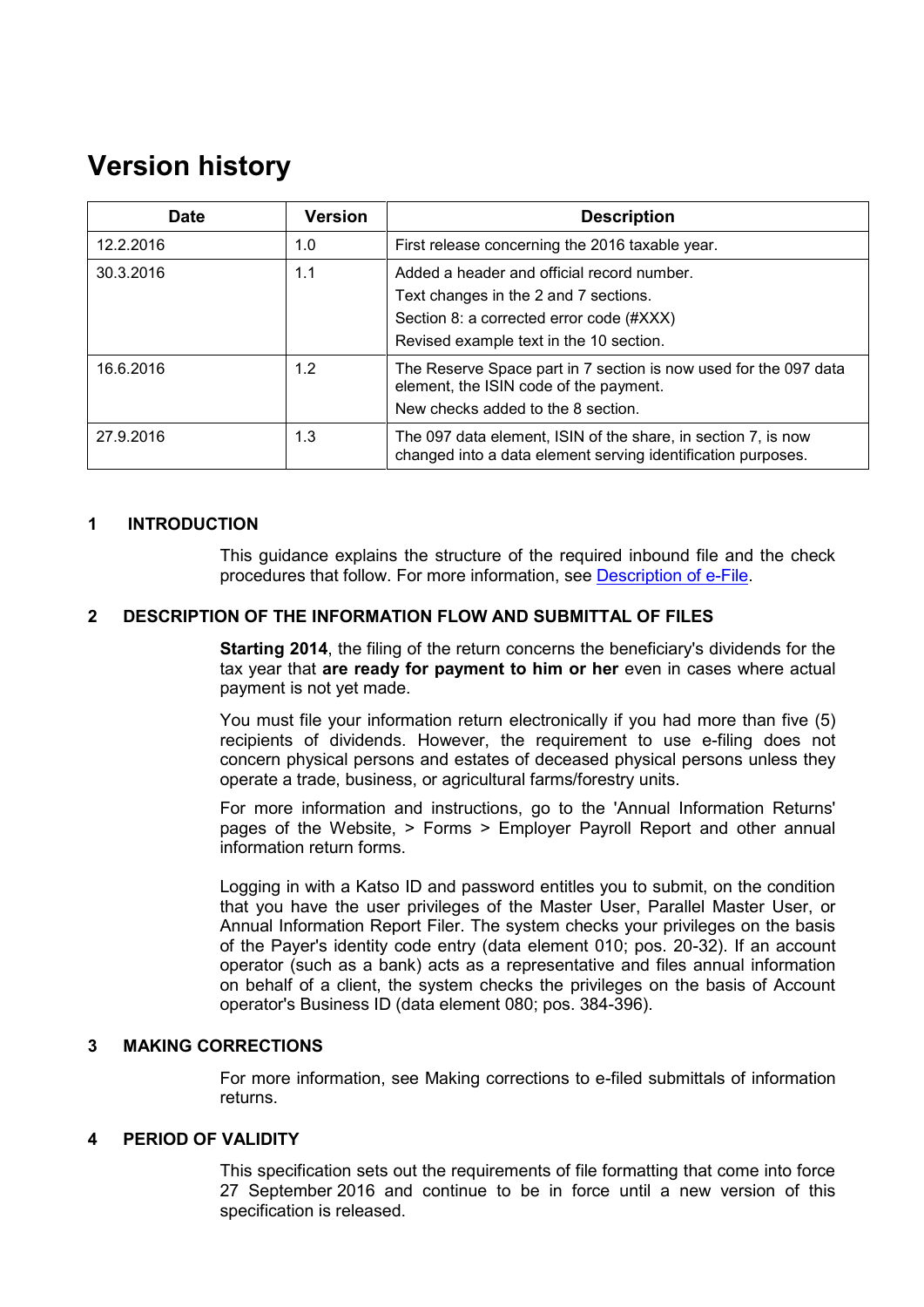Due date of filing is 3 February 2017.

### <span id="page-2-0"></span>**5 COMBINED INFORMATION FLOWS**

You may send us the following flows in the same computer file as you are sending your VSPSERIE flow:

- VSOSVYHT

#### <span id="page-2-1"></span>**6 CHANGES ON THE PREVIOUS YEAR**

|     | <b>Data Name</b> | Data element                                                                                              | <b>Description</b>                                                                                                   |
|-----|------------------|-----------------------------------------------------------------------------------------------------------|----------------------------------------------------------------------------------------------------------------------|
| 1.1 | 10/230           | Document type                                                                                             | Removed (see Making Corrections)                                                                                     |
|     | 10/082           | <b>Deletion</b>                                                                                           | This is a new Data Element.                                                                                          |
|     | 12-13/209        | Type of Payment                                                                                           | Now refers to pos. 084                                                                                               |
|     | 20-32/202        | Business ID of the distributing<br>company                                                                | Now refers to pos. 010                                                                                               |
|     | 15-18/203        | Year of payment                                                                                           | Now refers to pos. 058                                                                                               |
|     | 61-71/232        | Beneficiary's Business ID or personal<br>ID                                                               | Now refers to pos. 083                                                                                               |
|     | 100-114/234      | Dividends (Gross amount)                                                                                  | Now the format is 'R'.                                                                                               |
|     | 115-129/235      | Amounts withheld on the dividends                                                                         | If Data Element format is 'R', entries<br>must have two decimals.<br>Decimal separator character:<br>the Comma $(,)$ |
|     | 251-285/048      | Software application that produced<br>this file                                                           | Added as a new data element                                                                                          |
|     | 287-300/198      | Send Date and Time - populated by<br>the service provider                                                 | Added as a new data element                                                                                          |
| 1.2 | 50-57/212        | Date of commencement of the<br>payment (first date of payment as<br>notified by the distributing company) | Added as a (T) data element.<br>Revised text.                                                                        |
|     | 162-173/097      | ISIN of the share                                                                                         | Added as a new data element                                                                                          |
|     | 174-250          | Reserve space                                                                                             | Shorter space than before.                                                                                           |
| 1.3 | 162-173/097      | ISIN of the share                                                                                         | Changed into an identity element (T).                                                                                |

## <span id="page-2-2"></span>**7 LIST OF THE DATA CONTENT**

Descriptions of the column entries:

| <b>Position</b>    | The place where the data is located; concerns the fixed-length format.                                                                                                                                                                                                                                             |
|--------------------|--------------------------------------------------------------------------------------------------------------------------------------------------------------------------------------------------------------------------------------------------------------------------------------------------------------------|
| <b>Conditional</b> | P mandatory field<br>V not mandatory field                                                                                                                                                                                                                                                                         |
|                    | T refers to names and identity codes when making corrections and<br>sending in a file that deletes previous entries (082:D). It is required that<br>the name and ID are exactly the same as in the previous filing. No other<br>information is required in a deletion file except the names and identity<br>codes. |
|                    | If there is an asterisk * in the L/T column, it means Tamo will run a check                                                                                                                                                                                                                                        |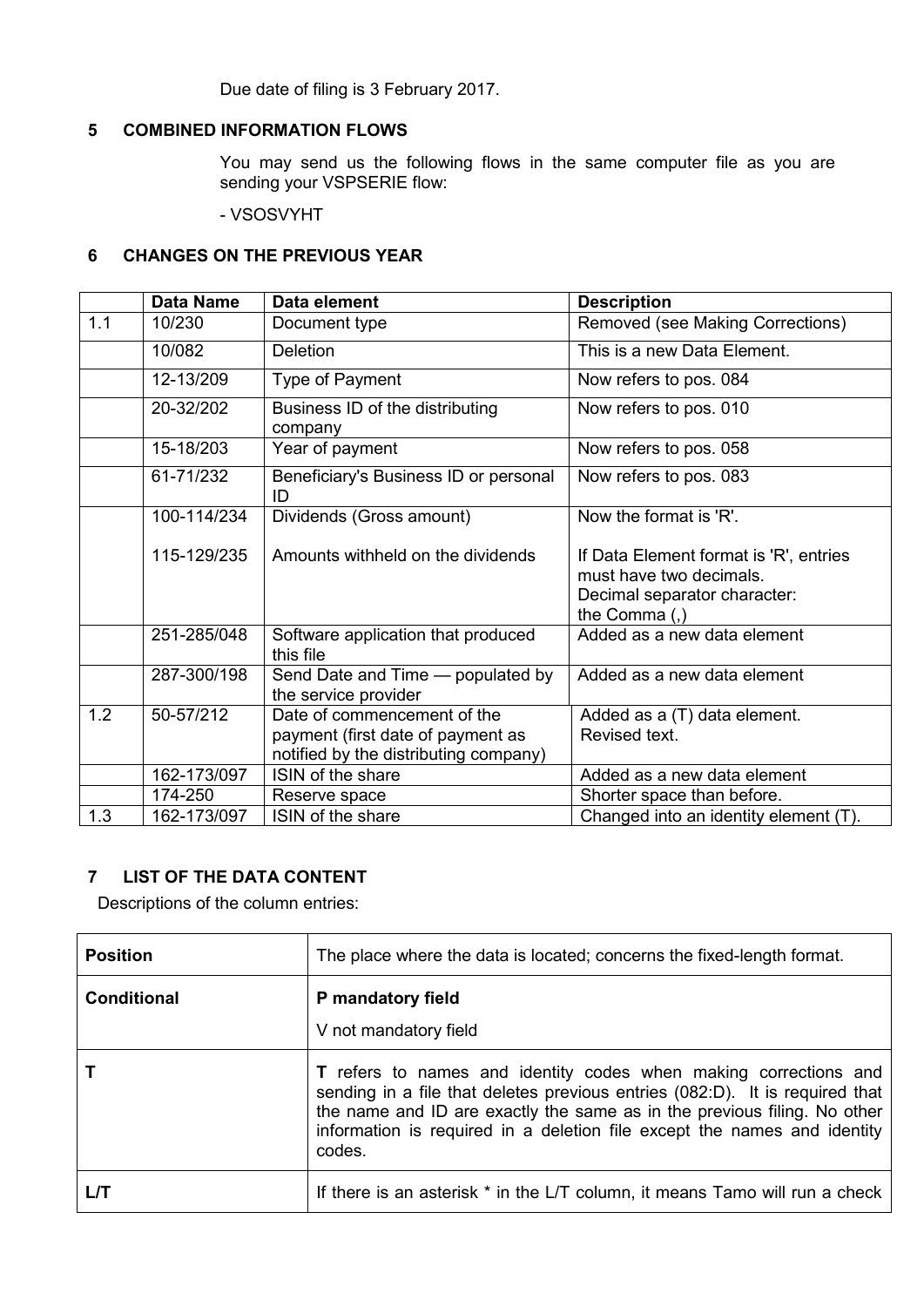|                            | on the user entries.                                                                                                                                                                                                   |
|----------------------------|------------------------------------------------------------------------------------------------------------------------------------------------------------------------------------------------------------------------|
|                            | V/P means that the field is not mandatory unless special conditions apply.<br>In conditional sections, filling in the field, or the result of a calculation,<br>determine whether some other information is mandatory. |
|                            | # means that you cannot populate the field if the field preceded by a #<br>character is populated. If populating it with a zero is OK, it is mentioned in<br>the Data Element Description text.                        |
|                            | If there is an $L$ in the $LT$ column, it means that a formula determining the<br>value is in existence, but Tamo does not run an automated check.                                                                     |
|                            | If there is an <b>H</b> in the L/T column, it means that a Message is displayed<br>regarding the entry. However, this does not prevent the submittal.                                                                  |
|                            | There may be several of the above comments made in the L/T column if<br>the entries are subject to calculations and automated checks.                                                                                  |
| <b>Permissible values:</b> | This column contains the relevant permissible values, separated by<br>comma.                                                                                                                                           |

| <b>Position</b> | Code | Con<br>di-<br>tion<br>al | T | L/T           | <b>Description</b>                                                                                                                                                                                       | <b>Format</b>            | Permissible<br>values: |
|-----------------|------|--------------------------|---|---------------|----------------------------------------------------------------------------------------------------------------------------------------------------------------------------------------------------------|--------------------------|------------------------|
| $1 - 8$         | 000  | P                        | т |               | File identifier                                                                                                                                                                                          | AN <sub>8</sub>          | <b>VSOSERIE</b>        |
| 10              | 082  | $\vee$                   |   |               | Deletion                                                                                                                                                                                                 | A1                       | D                      |
| $12 - 13$       | 084  | P                        | T | $\ast$        | <b>Type of Payment</b><br>01 Dividends<br>04 = Distribution of retained earnings, taxable as<br>dividends(03 Fully taxable distribution of dividends by<br>a REIT company, only applies to REIT)         | N <sub>2</sub>           | 01,03,04               |
| $15 - 18$       | 058  | P                        | T | $\ast$        | Year of payment<br>The calendar year when the dividends are available<br>for cash payment to the beneficiary. For more<br>information, see section 2 and the guidance for<br>completing the return form. | <b>VVVV</b>              | 2016                   |
| $20 - 32$       | 010  | P                        | T |               | Business ID of the distributing company                                                                                                                                                                  | <b>YTUNNUS</b>           |                        |
| 34              |      |                          |   |               | Reserve space                                                                                                                                                                                            |                          |                        |
| 36-39           | 207  | P                        | T | $\ast$        | The tax year for which the dividends were distributed                                                                                                                                                    | <b>VVVV</b>              |                        |
| 41-48           | 211  | P                        | T | $\ast$        | The date of the decision to distribute dividends                                                                                                                                                         | PPKKVVVV                 |                        |
| 50-57           | 212  | P                        | T | $\ast$        | Date of commencement of the payment (first date of PPKKVVVV<br>payment as notified by the distributing company)                                                                                          |                          |                        |
| 59              | 210  | P                        |   |               | Type of incorporation on the date of the decision to AN1<br>distribute dividends<br>J A stock-exchange listed company (§ 33a.2, Income<br>Tax Act.) or<br>M Another type of company.                     |                          | J,M,                   |
| 61-71           | 083  | P                        | T | $\ast$        | Beneficiary's Business ID or personal ID                                                                                                                                                                 | YTUNNUS  <br><b>HETU</b> |                        |
| 73-96           | 231  | V                        | T | $\ast$<br>V/P | Beneficiary's name                                                                                                                                                                                       | <b>AN24</b>              |                        |
| 101-114         | 234  | P                        |   |               | Dividends (Gross amount)                                                                                                                                                                                 | R11,2                    |                        |
| 115-128         | 235  | V                        |   |               | Amounts withheld on the dividends                                                                                                                                                                        | R11,2                    |                        |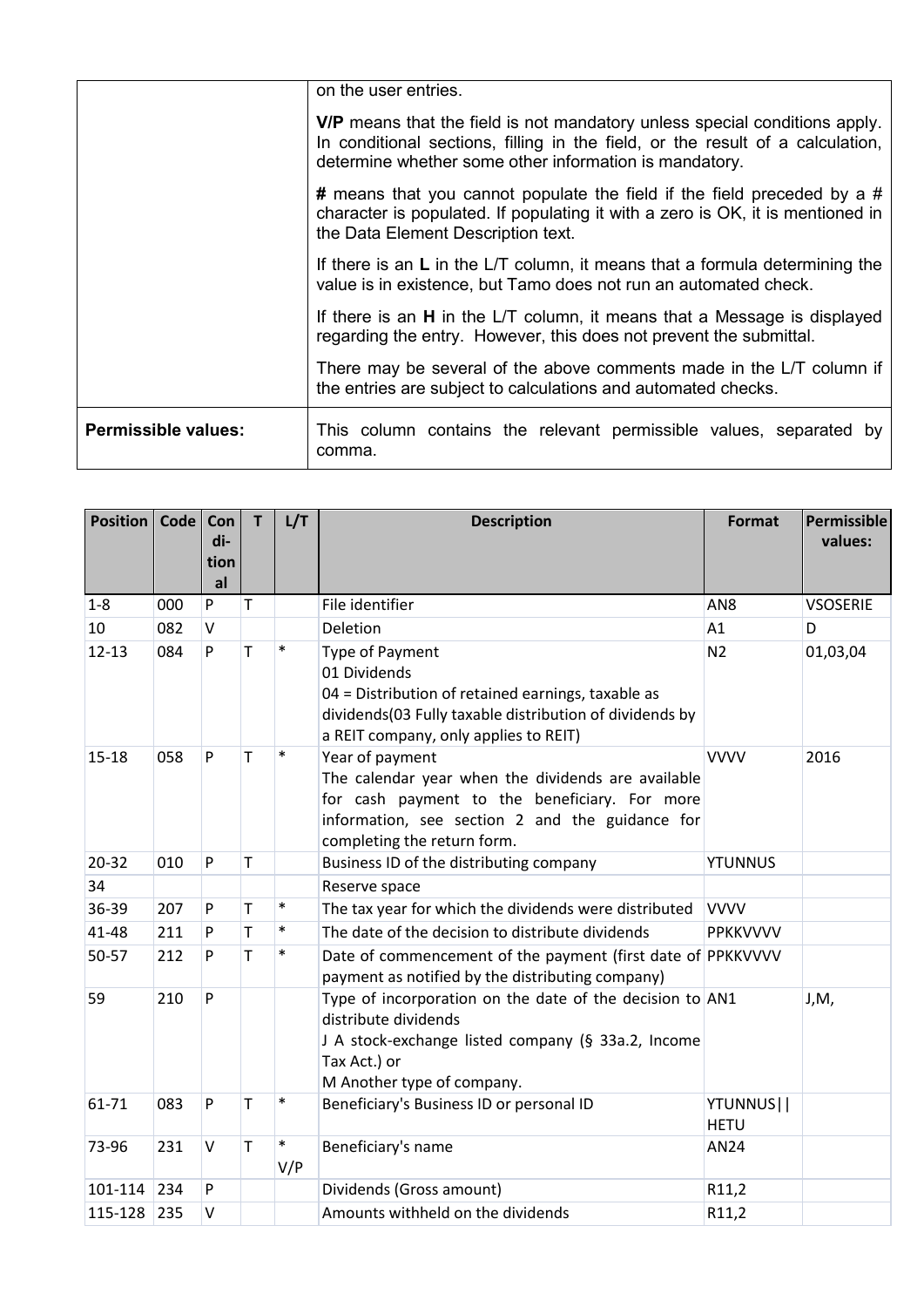| 130-141 | 236 | P |  | Quantity of shares                                                   | $+N12$           |     |
|---------|-----|---|--|----------------------------------------------------------------------|------------------|-----|
| 143     | 237 | V |  | Carries YEL/MYEL pension insurance<br>$(0=No, 1=Yes)$                | N <sub>1</sub>   | 0,1 |
| 145     | 238 | V |  | Residential property used by shareholder<br>$(0=No, 1=Yes)$          | N <sub>1</sub>   | 0,1 |
| 147     | 239 | v |  | Shareholder borrowing<br>$(0=No, 1=Yes)$                             | N1               | 0,1 |
| 149-161 | 080 | V |  | Account operator's Business ID                                       | <b>YTUNNUS</b>   |     |
| 162-173 | 097 | V |  | * V/P ISIN of the share                                              | <b>ISINKOODI</b> |     |
| 174-250 |     |   |  | Reserve space                                                        |                  |     |
| 251-285 | 048 | P |  | Software application that produced this file                         | AN35             |     |
| 287-300 | 198 | V |  | Send Date and Time $-$ populated by the service DDMMYYYY<br>provider | <b>HHMMSS</b>    |     |
|         | 999 | P |  | <b>Final identifier</b>                                              | N8               |     |

## <span id="page-4-0"></span>**8 AUTOMATED CHECK PROCESSES**

| New/<br>Chan<br>ged | Code                     | <b>Description of Calc. Rule / Check</b>                                                                                                                                                                                                                          |
|---------------------|--------------------------|-------------------------------------------------------------------------------------------------------------------------------------------------------------------------------------------------------------------------------------------------------------------|
|                     | 207<br>058<br>211<br>212 | Invalid input: The tax year for which the dividends are distributed (207) must be the<br>same as or earlier than Year of payment (058), Date of decision to distribute<br>dividends (211) and Date of commencement of the payment (212).                          |
|                     |                          | Error message:<br>#1065; Invalid input: The tax year for which the dividends are distributed (207) must<br>be the same as or earlier than Year of payment (058), Date of decision to distribute<br>dividends (211) and Date of commencement of the payment (212). |
|                     | 211<br>212               | Invalid input: The date when the corporate decision was made on distribution of<br>dividends (211) must be the same day as or an earlier day than the Date of<br>commencement of the payment (212).                                                               |
|                     |                          | Error message:<br>#1069; Invalid input: The date when the corporate decision was made to distribute<br>dividends (211) must be the same as the Date of commencement of the payment<br>(212) or an earlier date.                                                   |
|                     | 231<br>083               | Beneficiary's name (231) is a mandatory field because there is a dummy identity<br>code in the Personal ID or Business ID (083) field.                                                                                                                            |
|                     |                          | Error message:<br>#1070; Beneficiary's name (231) is a mandatory field because you have entered a<br>dummy identity code in the Personal ID or Business ID (083) field.                                                                                           |
| $\cup$              | 080<br>097               | Only the Account Operator (080) is able to provide the ISIN of the share (097).                                                                                                                                                                                   |
|                     |                          | #1133; Only the Account Operator (080) is able to provide the ISIN of the share<br>(097)                                                                                                                                                                          |
| U                   | 080<br>097               | If ISIN of the share (097) is populated, also populate Account Operator (080).                                                                                                                                                                                    |
|                     |                          | #1134; If ISIN of the share (097) is populated, also populate Account Operator (080).                                                                                                                                                                             |

#### <span id="page-4-1"></span>**9 MESSAGES**

Not applicable to this information flow.